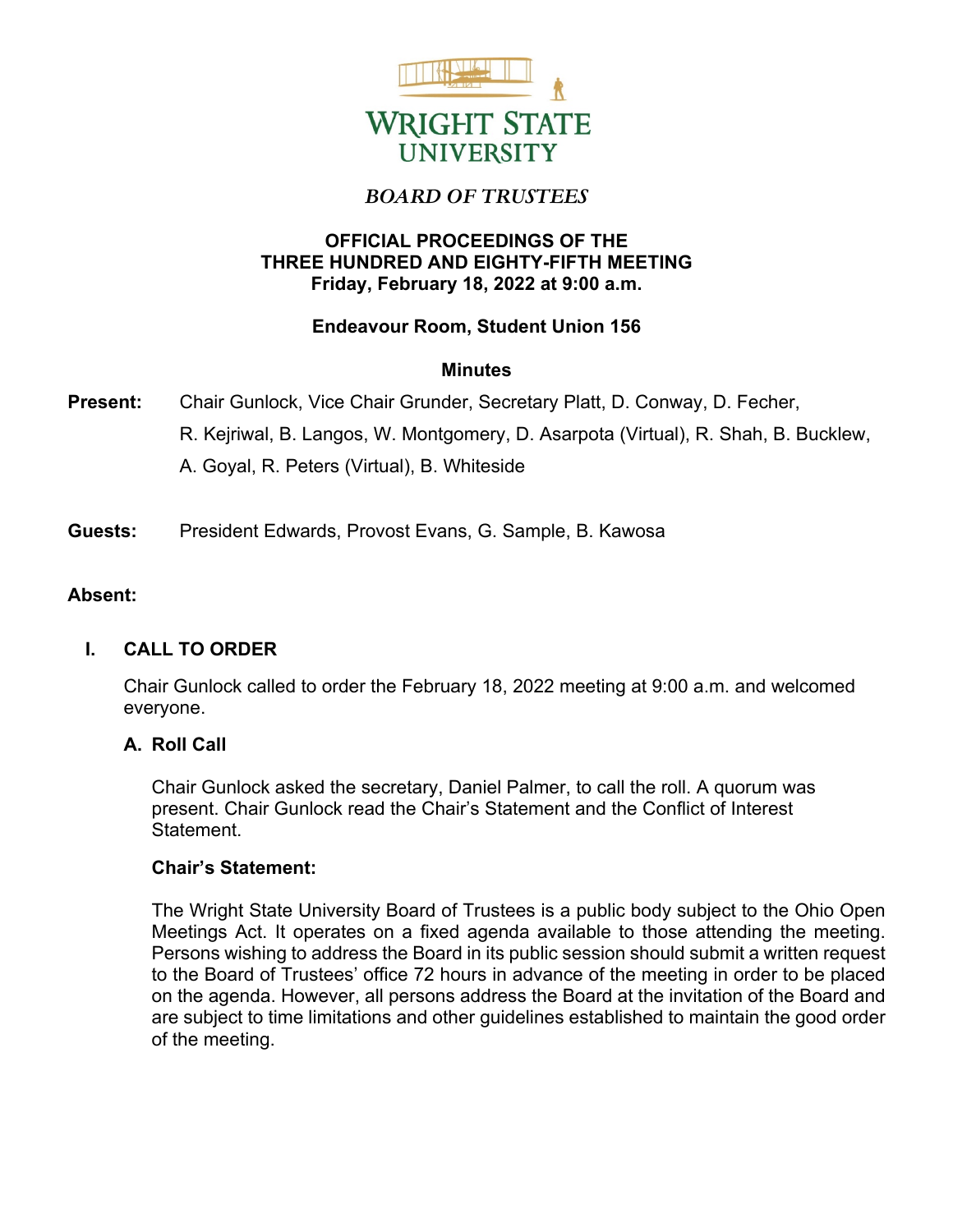## **Conflict of Interest Statement**

It is of utmost importance to ensure that all university decisions are free from any real or perceived conflicts of interest. Therefore, please be mindful of all obligations with which you have been charged as a Trustee of Wright State University, and take the steps you deem appropriate to perform your duties fairly and impartially.

## **B. Disposition of Previous Minutes**

Chair Gunlock asked for a motion to approve the minutes of the December 10, 2021 Public Session. Moved by Trustee Montgomery; seconded by Trustee Fecher. Chair Gunlock asked for any additions, corrections, deletions, or discussion to the minutes as submitted. With no discussion, minutes were approved by voice vote.

# **II. REPORT OF THE CHAIR**

#### **A. Remarks**

Chair Gunlock shared that effective February 1, Sean Fitzpatrick was no longer able to serve on the Board as he had taken on additional responsibilities as LexisNexis. He thanked Mr. Fitzpatrick for his service to the University.

Chair Gunlock welcomed everyone to the new Wright State University - meaning WSU has been through some significant obstacles but is continuing to innovate. He discussed the budget surplus and the addition of new academic programs.

## **B. Board of Trustees Nominating Committee**

Chair Gunlock announced the formation of the Nominating Committee for the purposes of selecting Board officers for Fiscal Year 2023. Trustee Montgomery was selected to chair this group as his term ends this upcoming June. Trustee Goyal and Trustee Peters will also serve as members. The Committee will begin their work in the coming weeks.

#### **C. Review Committee**

Chair Gunlock established a Performance Review Committee for President Sue Edwards. Trustee Ricky Peters was selected to chair the committee with Trustee Fecher and Trustee Whiteside also serving on the committee.

## **D. Reports**

The Advancement, Communications, Foundation and Marketing written reports as presented to the meeting were accepted by Chair Gunlock.

## **III. REPORT OF THE PRESIDENT**

## **A. President's Report**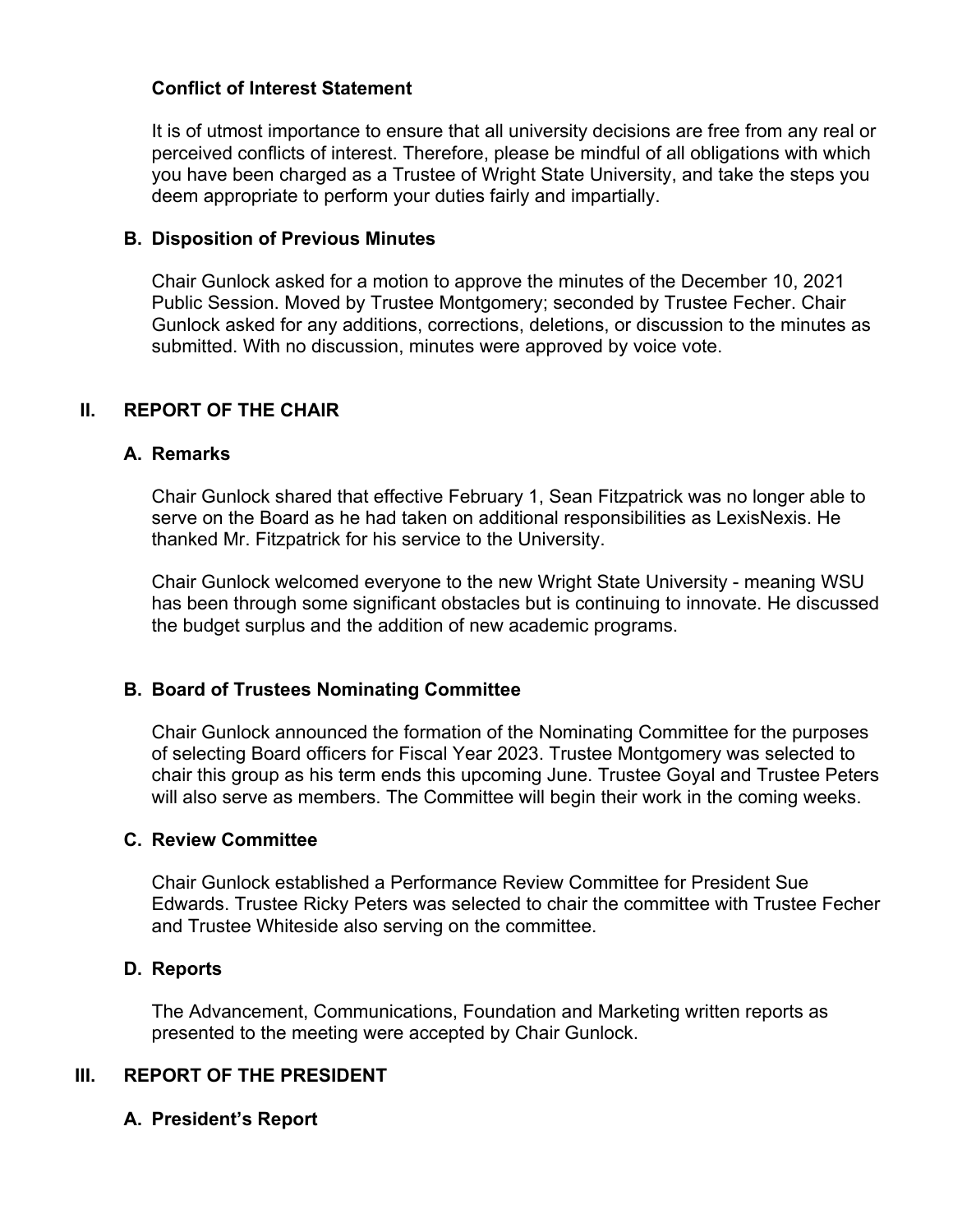President Edwards shared there are 4 candidates for the provost search. In addition, they are continuing with the Deans search committees for COSM and COLA.

President Edwards announced Andrea Faber as the inaugural Vice Provost for Lake Campus and Dr. Jim Denniston as the founding Dean for the new College of Health, Education, and Human Services.

President Edwards highlighted the successful Open House with 350 students mostly from Raider Country in attendance. She noted an increase in adult learners at this event.

She highlighted admissions and their work with high schools to provide FAFSA meetings. She also noted a 100% increase in international graduate students this year.

President Edwards noted Hideo Tsuchida and his work with local community colleges to ensure a direct pathway. He has primarily been working with Clark State, Sinclair, and Edison State. He is currently planning a WSU transfer day at Sinclair.

In order to help students and help the state of Ohio with its shortage in healthcare nurses, President Edwards announced the College of Nursing's 3-year BSN. Students will be able to take needed Nursing courses over the summer to graduate early.

President Edwards commended the Industrial & Human Factors Engineering, MBA, MIS, and Master of Science in Logistics & Supply Chain Management programs for receiving high honors.

With Intel's move to Ohio, President Edwards informed the campus community of the Governor's challenge to meet the need for an increased workforce. In addition to Intel moving to Ohio, 25-30 additional companies will be coming into the region to support Intel. There are 5 stages to Intel and each is worth \$20 billion. President Edwards noted the importance of Wright State in this process.

## **B. Confirmation of Academic & Administrative Appointments and Changes**

President Edwards offered the academic and administrative appointments and changes as part of the meeting attachments to the Board of Trustees for approval.

## *Faculty Promotions*

Michael L. Raymer, Ph.D., has been appointed Professor and Chair, Computer Science and Engineering, College of Engineering and Computer Science, effective January 1, 2022.

Madhavi Kadakia, Ph.D., has been appointed Vice Provost for Research and Innovation, Research and Sponsored Programs, effective January 1, 2022.

## *Faculty Separations*

Riad A. Ajami, Ph.D., Professor, Management and International Business, Raj Soin College of Business, effective December 31, 2021.

Elliott Brown, Ph.D., Professor, Physics, College of Science and Mathematics, effective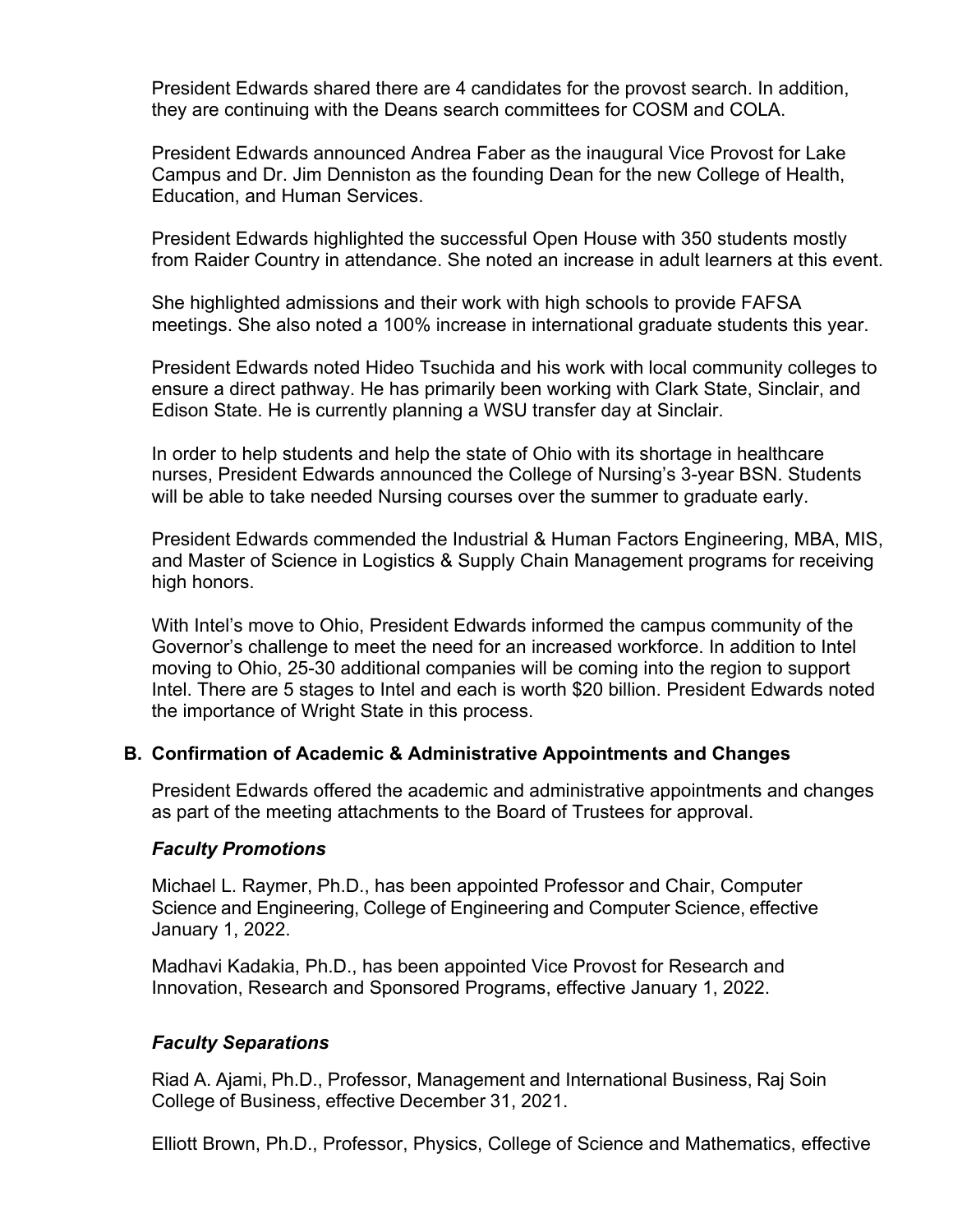December 31, 2021.

John Alie Conteh, Ed.D., Associate Professor, Human Services, College of Education and Human Services, effective December 31, 2021.

Byron Crews, M.A., Senior Lecturer, English Language and Literatures, College of Liberal Arts, effective December 31, 2021.

Roxanne Switzer DuVivier, Ph.D., Associate Professor, Leadership Studies in Education, College of Education and Human Services, effective December 31, 2021.

Berkwood M. Farmer, Ph.D., Associate Professor, Economics, Raj Soin College of Business, effective December 31, 2021.

Brandy Lynne Foster, M.A., Senior Lecturer, Computer Science and Engineering, College of Engineering and Computer Science, effective December 31, 2021.

Stephen Gabbard, Ph.D., Lecturer, Psychology, College of Science and Mathematics, effective December 31, 2021.

Robert Gilkey, Associate Professor, Psychology, College of Science and Mathematics, effective December 31, 2021.

Pola Gupta, Ph.D., Professor, Marketing, Raj Soin College of Business, effective December 31, 2021.

Barry L. Holland, M.B.A, C.P.A., MS-Tax, Instructor, Accountancy, Raj Soin College of Business, effective December 31, 2021.

Charles Holmes, M.A., Lecturer, English Language and Literatures, College of Liberal Arts, effective December 31, 2021.

Jeannette Horwitz, M.A., Director, LEAP, English/LEAP, College of Liberal Arts, effective November 28, 2021.

William Irvine, Ph.D., Professor, Philosophy, College of Liberal Arts, effective December 31, 2021.

Jean S. Jack, Ph.D., Professor, Computer Science and Engineering, College of Engineering and Computer Science, effective December 31, 2021.

Allen Gordon Jackson, Ph.D., Lecturer, Mechanical and Materials Engineering, College of Engineering and Computer Science, effective December 31, 2021.

Azadeh Jahanbegloo, M.A., Senior Lecturer, Sociology and Anthropology, College of Liberal Arts Admin, effective December 31, 2021.

Marian K. Kazimierczuk, Ph.D., Professor, Electrical Engineering, College of Engineering and Computer Science, effective December 31, 2021.

Doug Matthew Keown, M.S.W., Instructor, Social Work, College of Education and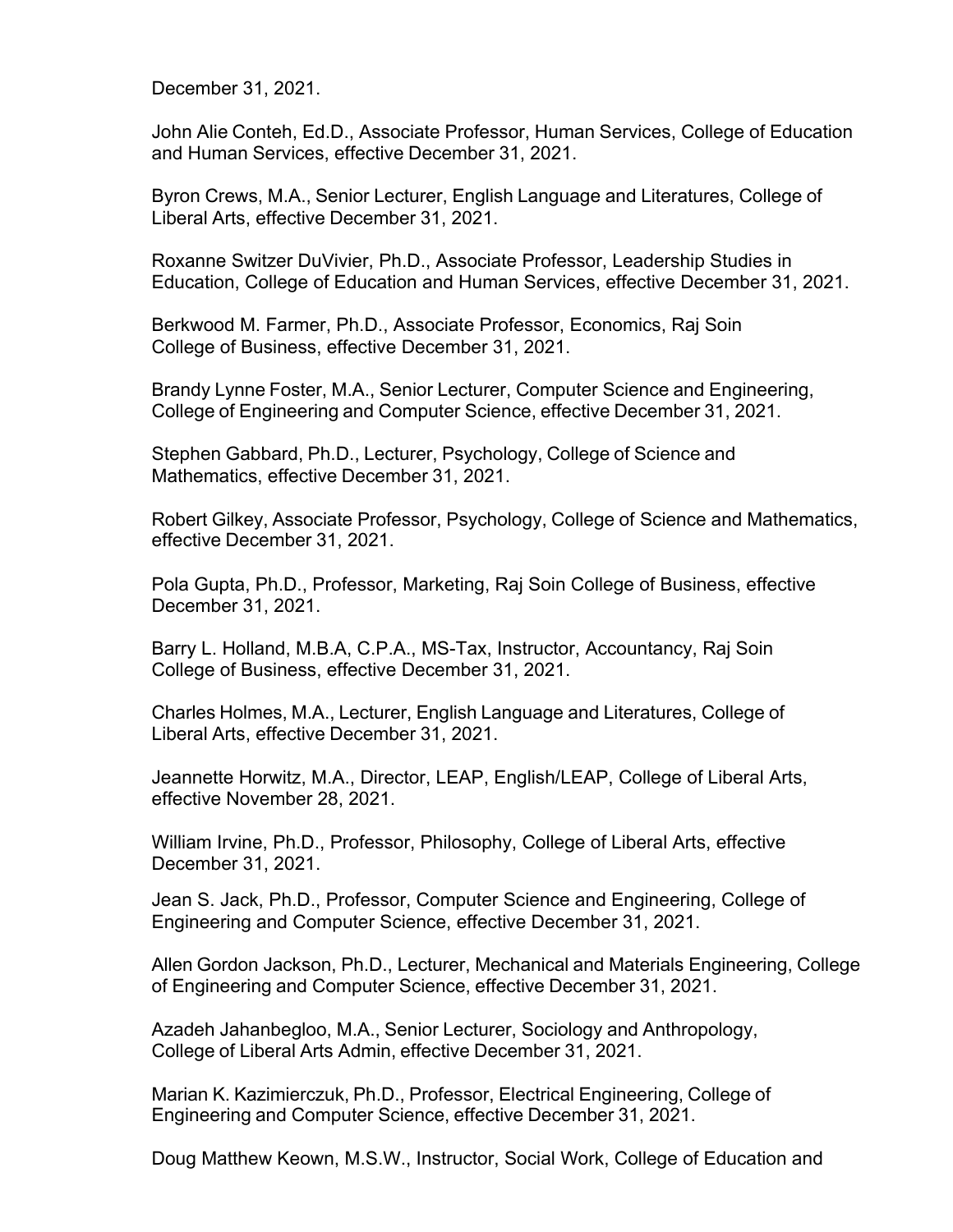Human Services, effective December 31, 2021.

Gale Kleven, Ph.D., Associate Professor, Psychology, College of Science and Mathematics, effective December 31, 2021.

Gregory Kozlowski, Ph.D., DSc, Professor, Physics, College of Science and Mathematics, effective December 31, 2021.

Brenda Elaine Kraner, Ph.D., Senior Lecturer, Leadership Studies in Education, College of Education and Human Services, effective December 31, 2021.

Dennis Loranger, Ph.D., Senior Lecturer, Music, College of Liberal Arts, effective December 31, 2021.

Kathryn Meyer, Ph.D., Professor, History, College of Liberal Arts, effective December 31, 2021.

Irina Vasiliu Overman, M.D., Assistant Professor, Medical Education, Boonshoft School of Medicine, effective December 31, 2021.

Ioana Pavel, Ph.D., Professor, Chemistry, College of Science and Mathematics, effective December 31, 2022.

George G. Polak, Ph.D., Professor, Information Systems and Supply Chain Management, RajSoin College of Business, effective December 31, 2021.

Deborah B. Poling, Ph.D., FNP-BC, CNE, Associate Professor, Nursing, College of Education and Human Services, effective December 31, 2021.

Labib Rouhana, Ph.D., Associate Professor, Biological Sciences, College of Science and Mathematics, effective December 31, 2021.

Laura Rouhana, Ph.D., Instructor, Lab Coordinator, Biological Sciences, College of Science and Mathematics, effective December 31, 2021.

Lawrence Sanders, Ph.D., Lecturer, Chemistry, College of Science and Mathematics, effective December 31, 2021.

Vance McMillian Saunders, M.S., Lecturer, Computer Science and Engineering, College of Engineering and Computer Science, effective December 31, 2021.

Arnab K. Shaw, Ph.D., Professor, Electrical Engineering, College of Engineering and Computer Science, effective December 31, 2021.

Christine Sitko, M.A., MB.A., Lecturer, English Language and Literatures, College of Liberal Arts, effective December 31, 2021.

William Slattery, Ph.D., Professor, Earth and Environmental Sciences, College of Science and Mathematics, effective December 31, 2021.

James Tipps, Ph.D., Professor, Music, College of Liberal Arts, effective December 31,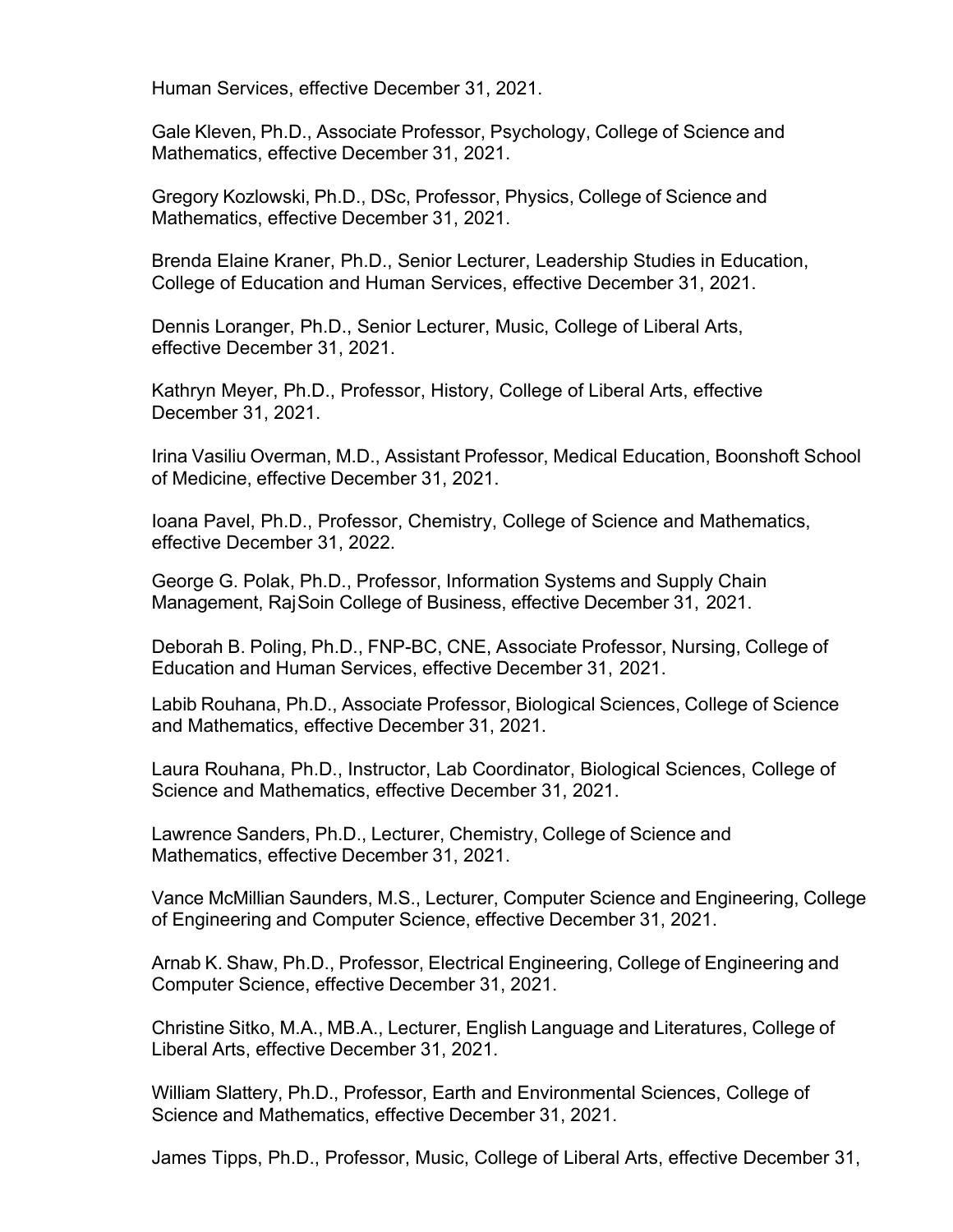2021.

Doyle Watts, Ph.D., Professor, Earth and Environmental Sciences, College of Scienceand Mathematics, effective December 31, 2021.

Julianne Weinzimmer, Ph.D., Associate Professor, Sociology and Anthropology, College of Liberal Arts, effective December 31, 2021.

Mary Wenning, Ph.D., Associate Professor, School of Public and International Affairs, College of Liberal Arts, effective December 31, 2021.

Aaron Wolpert, M.A., Senior Lecturer, Religion, Philosophy and Classics, College of Liberal Arts, effective December 31, 2021.

# *Unclassified New Hires*

Jonathan Fletcher Blount, M.Ed., has been appointed Assistant Director, Community Standards and Student Conduct, VP for Student Affairs, effective January 4, 2022.

Megan Conley, M.A., has been appointed Retention Specialist, Student Academic Success Center, effective January 4, 2022.

Miranda A. Cox, B.S., has been appointed Program Coordinator, Office of Professional Field Experience, College of Education and Human Services, effective January 18, 2022.

Justin Tyler Durham, M.A.T., has been appointed Coordinator, Athletic Training, Intercollegiate Athletics, effective January 4, 2022.

Matthew Ebright, B.A., has been appointed Staff Musical Director, Theatre Arts, College of Liberal Arts, effective January 4, 2022.

David Emery, BFA, has been appointed Arts Marketing and Ticketing Manger, Theatre Arts, College of Liberal Arts, effective January 4, 2022.

Elizabeth Harding, B.A., has been appointed Administrative Assistant to the Dean, Business and Administration, Raj Soin College of Business, effective January 4, 2022.

Kyle Hickey, M.S., has been appointed Coordinator, Athletic Training, Intercollegiate Athletics, effective January 4, 2022.

Kimberly Kaye Horn, B.A., has been appointed Administrative Assistant, Dayton Regional STEM School, College of Education and Human Services, effective January 4, 2022.

Jonathan Hung, J.D., has been appointed Assistant General Counsel, Office of General Counsel, effective January 4, 2022.

Stacy C. Keplinger, B.S.A.M., has been appointed Manager, Instructional Technology, Computing and Telecommunications Services, effective January 4, 2022.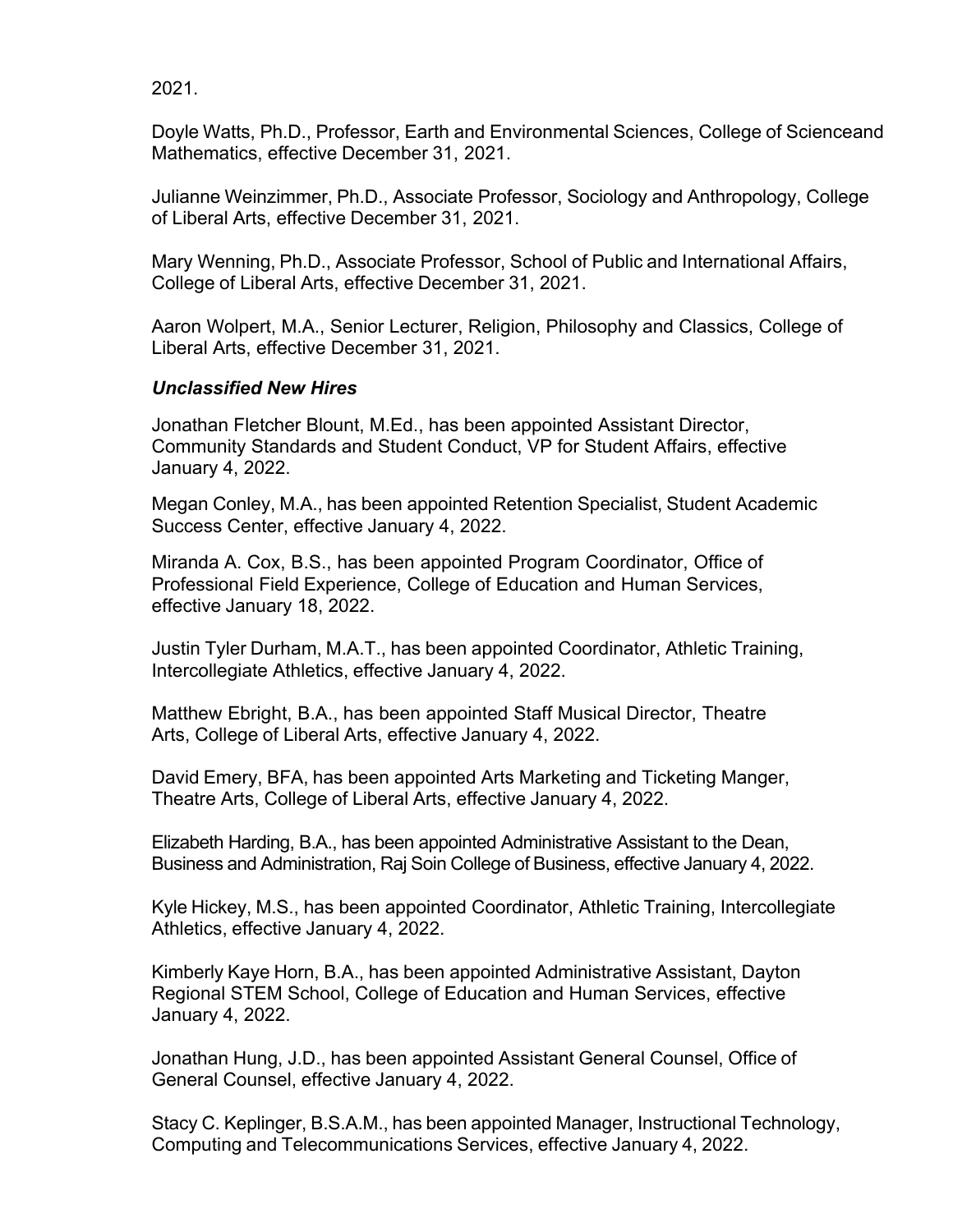Abdelkareem Khasawneh, M.A., has been appointed Academic Advisor, Student Academic Success Center, effective January 4, 2022.

Kimberley Ann Lippke, M.B.A., has been appointed Accountant, Intercollegiate Athletics, effective December 6, 2021.

Joy Livergood, M.A., has been appointed Associate Director Articulation and Transfer, Ohio Articulation and Transfer Network, effective January 4, 2022.

Jaquelin Pasquarella, B.S., has been appointed Practice/Certificate Program Coordinator, Population and Public Health Sciences, Boonshoft School of Medicine, effective December 06, 2021.

Chien Sing Poon, Ph.D., has been appointed Postdoctoral Researcher, Biomedical, Industrial, and Human Factors Engineering, College of Engineering and Computer Science, effective January 18, 2022.

Benjamin Stewart Rinehart, Ph.D., has been appointed Postdoctoral Researcher, Biomedical, Industrial, and Human Factors Engineering, College of Engineering and Computer Science, effective January 18, 2022.

Susan K. Schaurer, M.S., has been appointed Vice President of Enrollment Management and Chief Recruitment Officer, Enrollment Management Division, effective January 18, 2022.

Tiffany Nicole Spierling, Ph.D., has been appointed Research Coordinator, School of ProfessionalPsychology, College of Education and Human Services, effective January18, 2022.

Kimberly Stephens, M.A., has been appointed Academic Advisor, Student Academic Success Center, effective December 6, 2021.

Alexander Underwood, M.S., has been appointed Athletics Communications Coordinator, Intercollegiate Athletics, effective December 6, 2021.

Lauren Warner, M.A., has been appointed Tutoring Services Coordinator, Student Academic Success Center, effective November 15, 2021.

## *Unclassified Promotions*

Sheila Marie Bensman, B.A., has been appointed Assistant Vice Provost for Research, Research and Sponsored Programs, effective December 13, 2021.

Ryan P. Black, M.B.A., has been appointed Assistant Director, Fiscal Services, Business and Finance, effective January 1, 2022.

Matthew A. Hemker, B.A., has been appointed Systems Security Engineer, Computing and Telecommunications Services, effective January 20, 2022.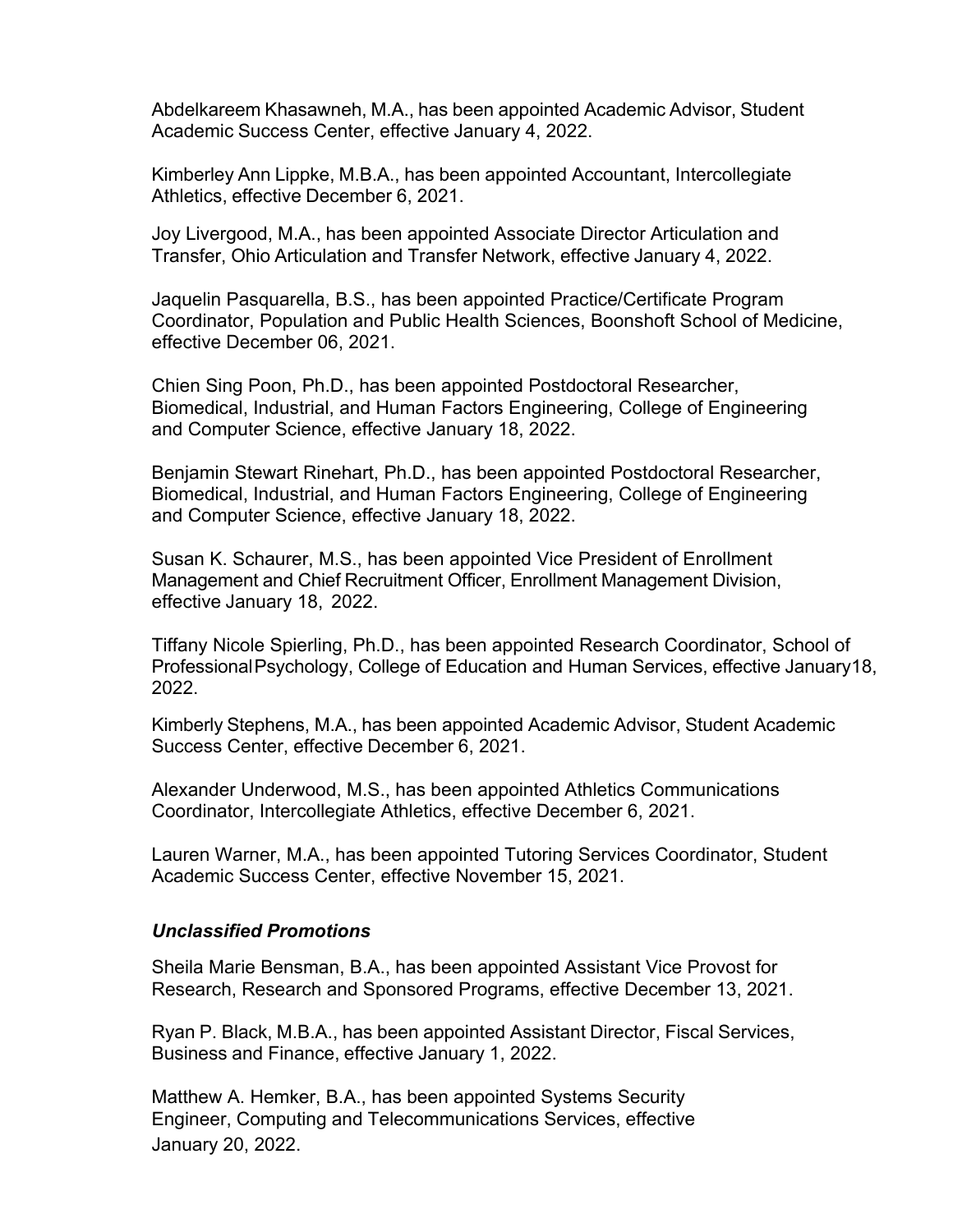Karen Wilhoit, M.L.S., has been appointed University Librarian, University Libraries, effective January 1, 2022.

Monique Scott has been appointed Assistant Director, University Academic Advising, Student Academic Success Center, effective January 4, 2022.

Amanda C. Shannon, M.A., M.S.L.S., has been appointed Associate University Librarian, University Libraries, effective January 1, 2022.

# *Unclassified Separations*

Amjad Ahmed Aljagthmi, Ph.D., Postdoctoral Researcher, Biochemistry and Molecular Biology, Boonshoft School of Medicine, effective December 31, 2021.

Katrina M. Davis, MLIS, Instructional Materials Analyst, Academic Affairs, Boonshoft School of Medicine, effective December 10, 2021.

Amy Fidler, Academic Advisor, Student Academic Success Center, effective December1, 2021.

Robert Fowler, B.A., Grants Accountant, Research and Sponsored Programs, effective December 31, 2021.

Todd P. Frantz, M.S.W., Associate Registrar, Systems, Office of the Registrar, effective December 31, 2021.

Ryan B. Griggs, Ph.D., Postdoctoral Researcher, Neuroscience, Cell Biology, and Physiology, Boonshoft School of Medicine, effective November 30, 2021.

Emory Rose Haire, Administrative Assistant, Dayton Regional STEM School, College of Education and Human Services, effective November 26, 2021.

Karen Henkels, B.S., Research Associate, Biochemistry and Molecular Biology, Boonshoft School of Medicine, effective December 31, 2021.

Mary Jean Henry, A.A., Assistant Vice President, Corporate and CommunityEngagement, University Development, effective December 31, 2021.

Ann Marie Holliday, M.S.A., Grants Accountant, Research and Sponsored Programs, effective December 31, 2021.

Susan S. Howard, M.S., Assistant to the VP for Student Affairs, VP for Student Affairs, effective November 30, 2021.

Amruldin Jamalli, Web Applications Developer and System Administrator, Office of the Provost, effective December 31, 2021.

Carol Jones, Program Manager Business Development, Lake Campus Admin, Lake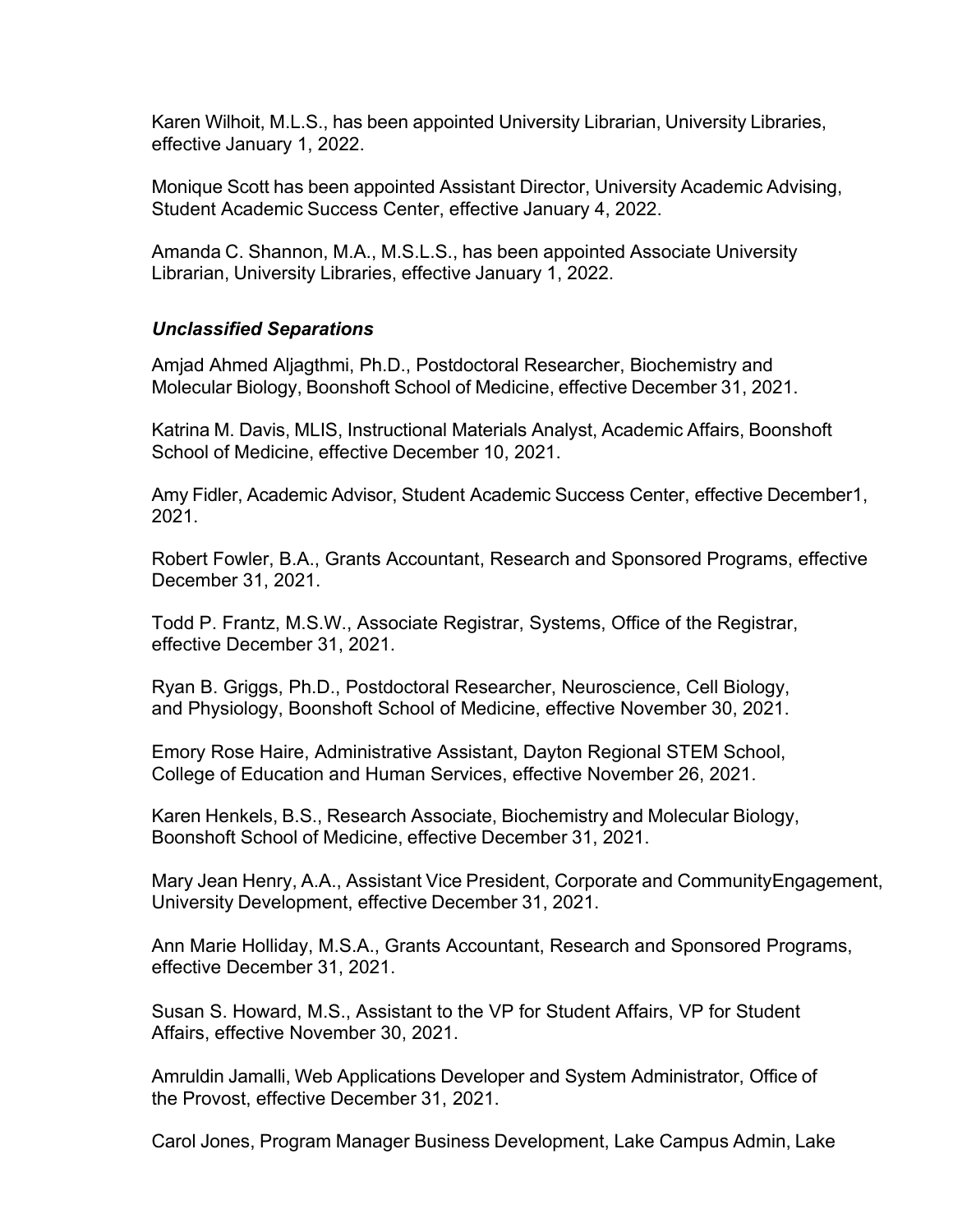Campus, effective December 31, 2021.

Frances Eileen Keeley, Administrative Project Manager, Board Relations and Special Events, Human Resources, effective November 5, 2021.

Teresa Klaus, Director, Center for Teaching and Learning, Office of the Provost, effective November 30, 2021.

Jennifer M. Lamott, M.Ed., Administrative Assistant to The Dean, Dean's Office, Raj Soin College of Business, effective December 3, 2021.

Pamela Price Macha, Community Health Advocate, Geriatrics, Boonshoft School of Medicine, effective December 31, 2021.

Katherine Myers, MRC, Assistive Technology Specialist, Office of Disability Srvices, effective December 31, 2021.

Fermin Recarte, M.A., Intercultural Specialist, Latino, Asian, and Native American Center, effective November 30, 2021.

Vickie L. Slone, Administrative Assistant, Dean's Office, College of Engineering and Computer Science, effective November 30, 2021.

Kimberly Stephens, M.A., Academic Advisor, Student Academic Success Center, effective January 7, 2022.

Kelli Tittle, J.D., Director of Compliance, President Administration, effective November 5, 2021.

Sally Jane Trout, M.A., Certified Athletic Trainer, Intercollegiate Athletics, effective December 2, 2021.

Cynthia Vanzant, M.A., Assistant Director, Multicultural Affairs and Community Engagement, effective November 30, 2021.

Christina S. Weller, A.D.N., Clinical Research Nurse, Clinical Trials Research Alliance-SOM, Boonshoft School of Medicine, effective January 14, 2022.

Fei Yu, M.S.E., International Student Immigration Advisor, University Center for International Education, effective January 31, 2022.

## *Classified New Hires*

Jeffrey Reid has been appointed Maintenance Worker, Physical Plant, effective December 6, 2021.

Amy Lynn Roderer has been appointed Financial Aid Coordinator, Financial Aid, Business and Finance, effective January 4, 2022.

Carlos Anthone Rodgers, B.S., has been appointed Financial Aid Coordinator, Financial Aid, Business and Finance, effective January 4, 2022.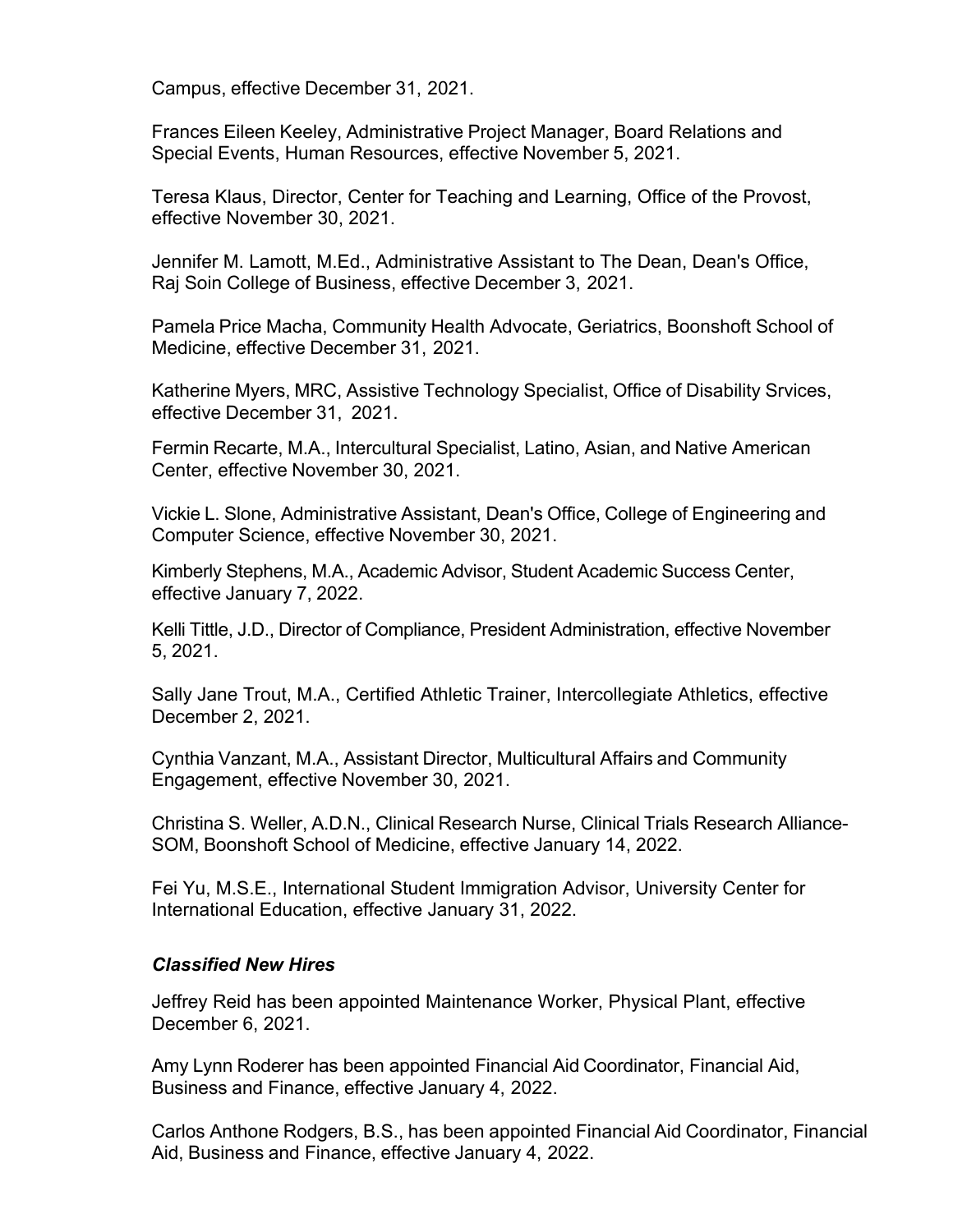Robert Blair Temple, B.S., has been appointed Casualty Prevention Worker, Physical Plant, effective January 4, 2022.

#### *Classified Promotions*

Charity Hutcheson has been appointed Custodial Floor Care Tech, Lake Campus, Physical Plant, effective December 11, 2021.

Rachel D. Testa has been appointed Financial Aid Coordinator, Financial Aid, Business and Finance, effective January 4, 2022.

Mark Watson has been appointed Maintenance Worker Lead, Physical Plant, effective December 11, 2021.

## *Classified Separations*

Barbara S. Allbright, Administrative Specialist, Pharmacology and Toxicology, Boonshoft School of Medicine, effective December 31, 2021.

Andy L. Dock, User Account Administrator, Computing and Telecommunications Services, effective November 30, 2021.

Ian Gabbard, HVAC and Boiler Operation Tech, Physical Plant, effective December 10, 2022.

William Keaton, Driver, Physical Plant, effective October 29, 2021.

Melissa A. Platt, Administrative Support Coordinator, Computing and Telecommunications Services, effective January 4, 2022.

Joann Ritchie, Custodial Services Supervisor, Physical Plant, effective November 2, 2021.

Gary Westgerdes, B.S., Building Services Worker, Lake Campus, Physical Plant, effective October 27, 2021.

The Secretary read the following resolution:

## **APPROVAL OF NEW HIRES, APPOINTMENTS, PROMOTIONS, AND SEPARATIONS**

## **RESOLUTION 22-89**

RESOLVED that the academic and administrative appointments, changes, retirement, departmental reporting, resignations and terminations submitted to this meeting be, and the same hereby are approved.

Trustee Grunder offered the motion and Trustee Platt seconded the motion.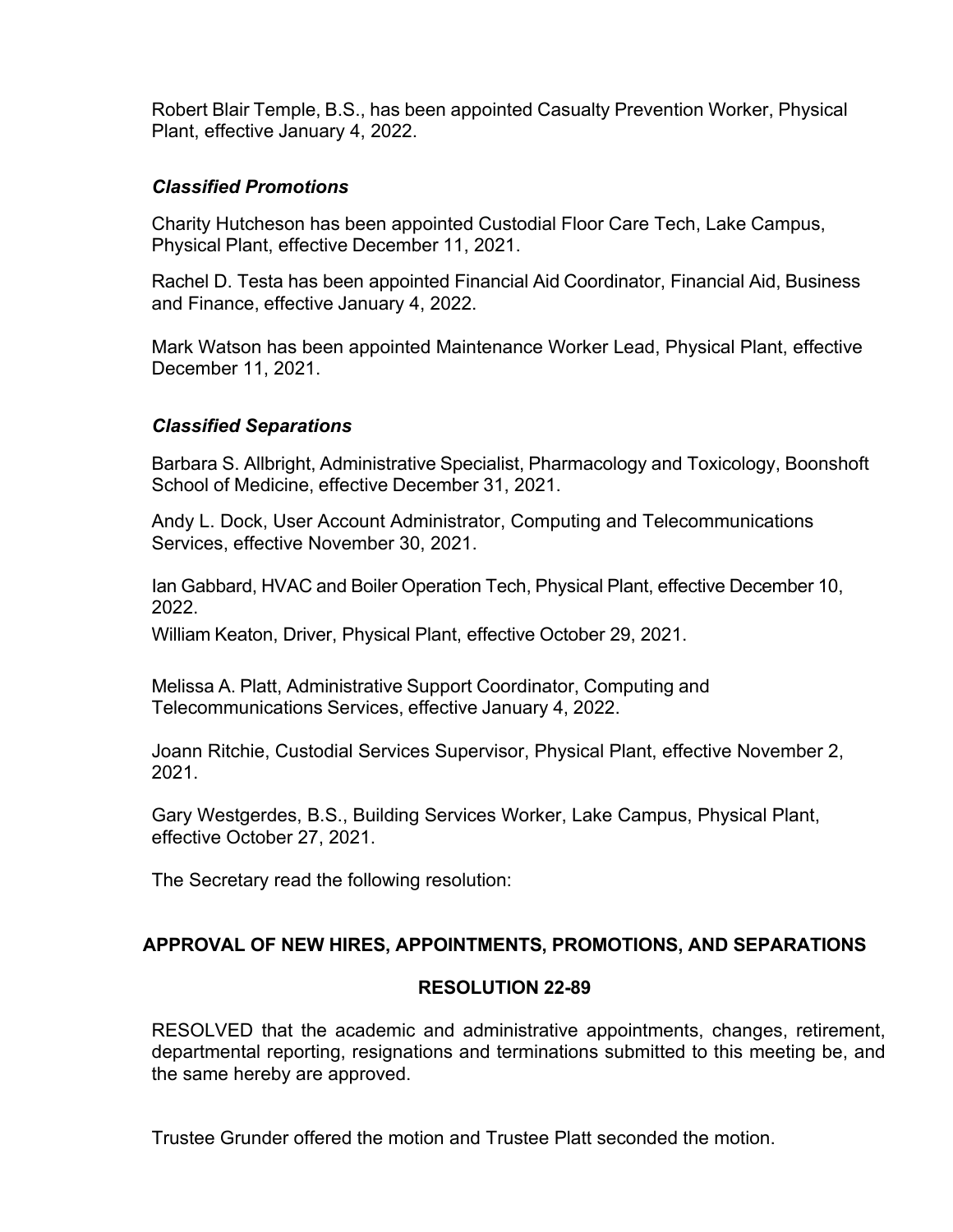A roll call vote was conducted and the motion passed unanimously (8,0).

## **C. Ratification of Contracts and Grants**

President Edwards shared that Wright State University has recorded 176 awards totaling \$31,502,274 in external funding for the time period of July 1, 2021 – December 31, 2021.

Recent funding received by the University includes \$462,601 from the Ohio Department of Higher Education to Dr. Ahsan Mian (Mechanical & Materials Engineering department), to acquire equipment needed to train workforce.

The Secretary read the following resolution:

## **APPROVAL OF CONTRACTS AND GRANTS**

#### **RESOLUTION 22-90**

RESOLVED that the contracts and grants submitted to this meeting be, and the same hereby are ratified.

Trustee Fecher offered the motion and Trustee Platt seconded the motion. A roll call vote was conducted and the motion passed unanimously (8,0).

## **IV. REPORTS OF THE COMMITTEES OF THE BOARD A. Academic and Student Affairs Committee**

Academic and Student Affairs Committee Chair Montgomery provided the report for Trustee Ricky Peters.

Trustee Montgomery summarized the business from the previous day.

He then read the following resolution:

#### **EMERITUS REQUESTS Resolution 22-84**

WHEREAS, faculty members who have served ten or more years as fully-affiliated and full-time members of Wright State University will automatically be granted the emeritus title upon retirement and upon written request by the faculty member to the provost; and

WHEREAS Riad Ajami, Professor of Management, served the university from 2007 in a fully-affiliated and full-time status and has requested emeritus status; and

WHEREAS, Elliott Brown, Professor of Physics, served the university from 2010 in a fully- affiliated and full-time status and has requested emeritus status; and WHEREAS, Byron Crews, Senior Lecturer of English Language & Literature, served the university from 2003 in a fully-affiliated and full-time status and has requested emeritus status; and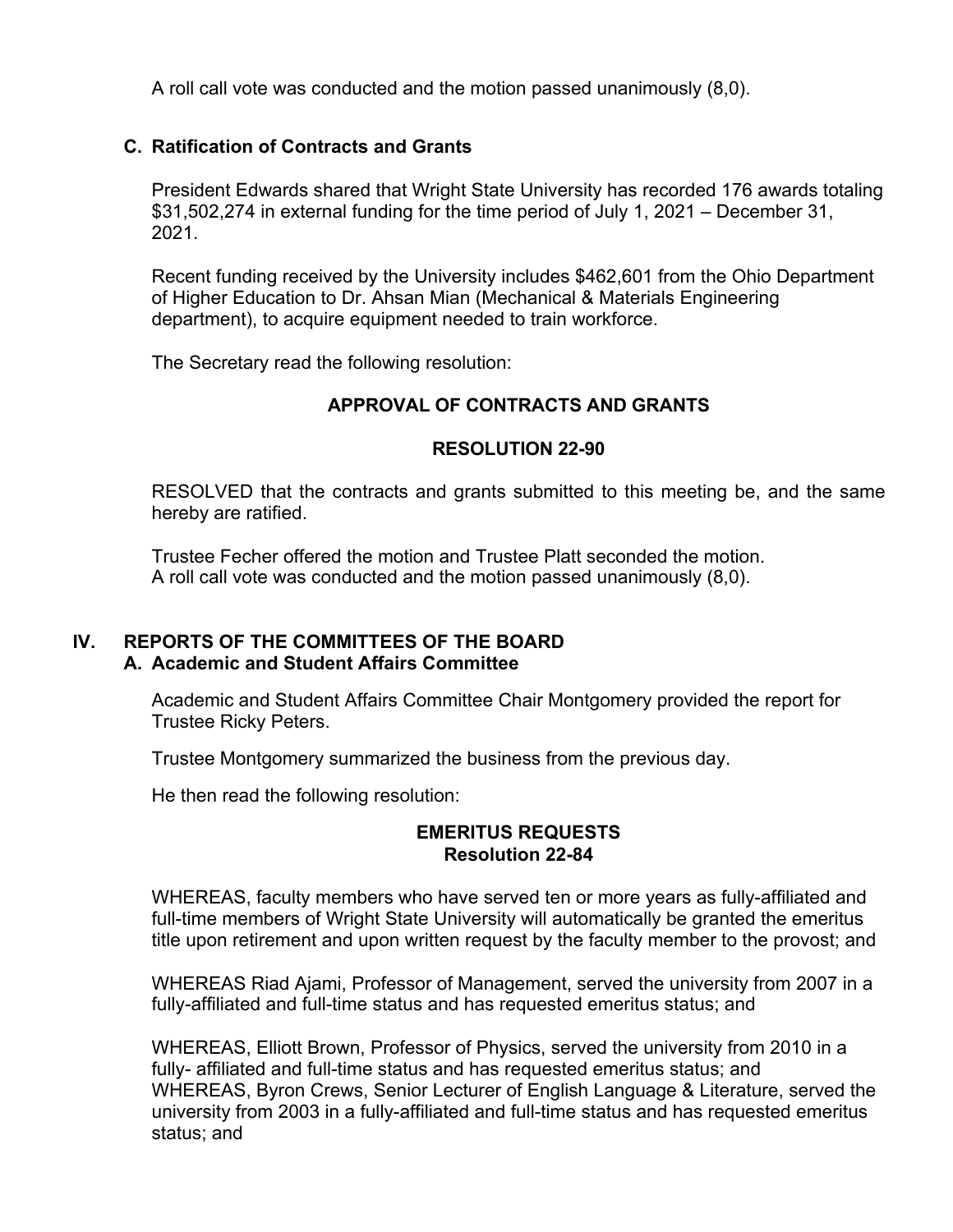WHEREAS, Roxanne DuVivier, Associate Professor of Leadership Studies in Education, served the university from 2010 in a fully-affiliated and full-time status and has requested emeritus status; and

WHEREAS, Berkwood Farmer, Associate Professor of Economics, served the university from 2001 in a fully-affiliated and full-time status and has requested emeritus status; and

WHEREAS, Brandy Foster, Senior Lecturer of Computer Science, served the university from 2007 in a fully-affiliated and full-time status and has requested emeritus status; and

WHEREAS, Robert Gilkey, Associate Professor of Psychology, served the university from 1991 in a fully-affiliated and full-time status and has requested emeritus status; and

WHEREAS, Pola Gupta, Professor of Marketing, served the university from 2002 in a fully-affiliated and full-time status and has requested emeritus status; and

WHEREAS, Chuck Holmes, Lecturer of English Language & Literatures, served the university from 2010 in a fully-affiliated and full-time status and has requested emeritus status; and

WHEREAS, William Irvine, Professor of Religion, Philosophy & Classics, served the university from 1983 in a fully-affiliated and full-time status and has requested emeritus status; and

WHEREAS, Azadeh Jahanbegloo, Senior Lecturer of Sociology & Anthropology, served the university from 2003 in a fully-affiliated and full-time status and has requested emeritus status; and

WHEREAS, Marian Kazimierczuk, Professor of Electrical Engineering, served the university from 1985 in a fully-affiliated and full-time status and has requested emeritus status; and

WHEREAS, Gale Kleven, Associate Professor of Psychology, served the university from 2009 in a fully-affiliated and full-time status and has requested emeritus status; and

WHEREAS, Gregory Kozlowski, Professor of Physics, served the university from 1992 in a fully-affiliated and full-time status and has requested emeritus status; and

WHEREAS, Dennis Loranger, Senior Lecturer of Music, served the university from 2007 in a fully-affiliated and full-time status and has requested emeritus status; and

WHEREAS, Kathryn Meyer, Professor of History, served the university from 1999 in a fully-affiliated and full-time status and has requested emeritus status; and

WHEREAS, George Polak, Professor of Information Systems & Supply Chain Management, served the university from 1988 in a fully-affiliated and full-time status and has requested emeritus status; and

WHEREAS, Arnab Shaw, Professor of Electrical Engineering, served the university from 1987 in a fully-affiliated and full-time status and has requested emeritus status; and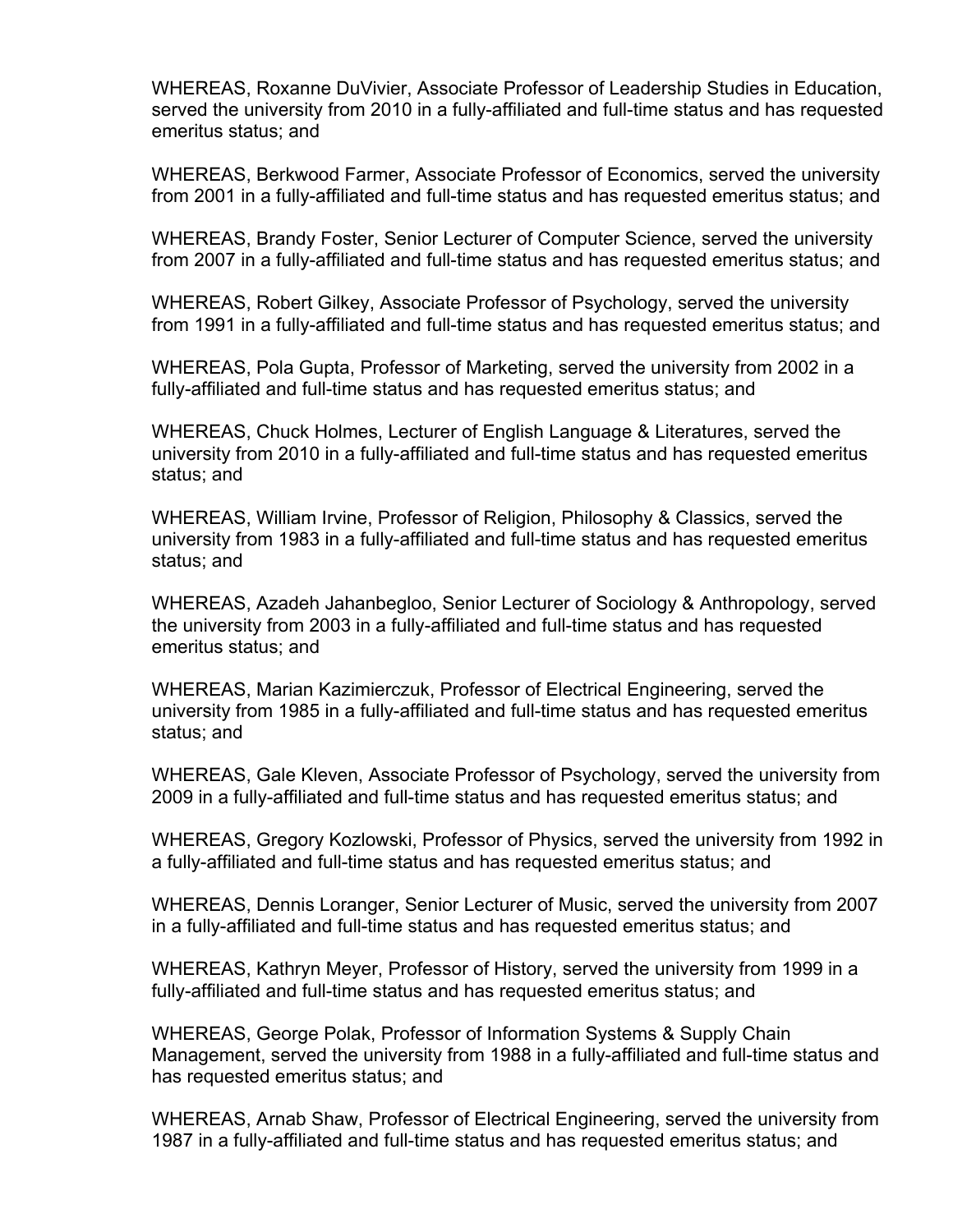WHEREAS, William Slattery, Professor of Earth & Environmental Sciences, served the university from 1994 in a fully-affiliated and full-time status and has requested emeritus status; and

WHEREAS, Hans Sprohge, Professor of Accountancy, served the university from 1988 in a fully-affiliated and full-time status and has requested emeritus status; and

WHEREAS, James Tipps, Professor of Music, served the university from 1992 in a fullyaffiliated and full-time status and has requested emeritus status; and

WHEREAS, Doyle Watts, Professor of Earth & Environmental Sciences, served the university from 1999 in a fully-affiliated and full-time status and has requested emeritus status; and

WHEREAS, Julianne Weinzimmer, Associate Professor of Sociology & Anthropology, served the university from 2008 in a fully-affiliated and full-time status and has requested emeritus status; therefore be it

RESOLVED that the requests for emeritus status for the aforementioned faculty members, as submitted to this meeting be, and the same hereby are endorsed.

Trustee Montgomery moved to approve. A roll call vote was conducted and the motion was unanimously approved (8,0).

Trustee Montgomery read the next resolution:

#### **ASSOCIATE OF APPLIED SCIENCE IN MECHATRONICS AND INDUSTRIAL ENGINEERING AT THE WRIGHT STATE UNIVERSITY LAKE CAMPUS Resolution 22-85**

WHEREAS, Wright State University is proposing a new Associate of Applied Science in Mechatronics and Industrial Engineering within the College of Engineering and Computer Science; and

WHEREAS, the program of study associated with this degree will provide practical training in Mechatronics and Industrial Engineering that employers in west central Ohio need and also be the foundation of an existing four-year degrees in Mechanical Engineering and in Industrial Systems Engineering; and

WHEREAS, the training aligns with the needs of the booming advanced manufacturing industry in the region; and

WHEREAS, the program meets the local student demand of a smooth transition from vocational schools to college education; and

WHEREAS, the program will allow students to seamlessly pursue a four-year degree; and

WHEREAS, enrollment projections and revenue support program sustainability; and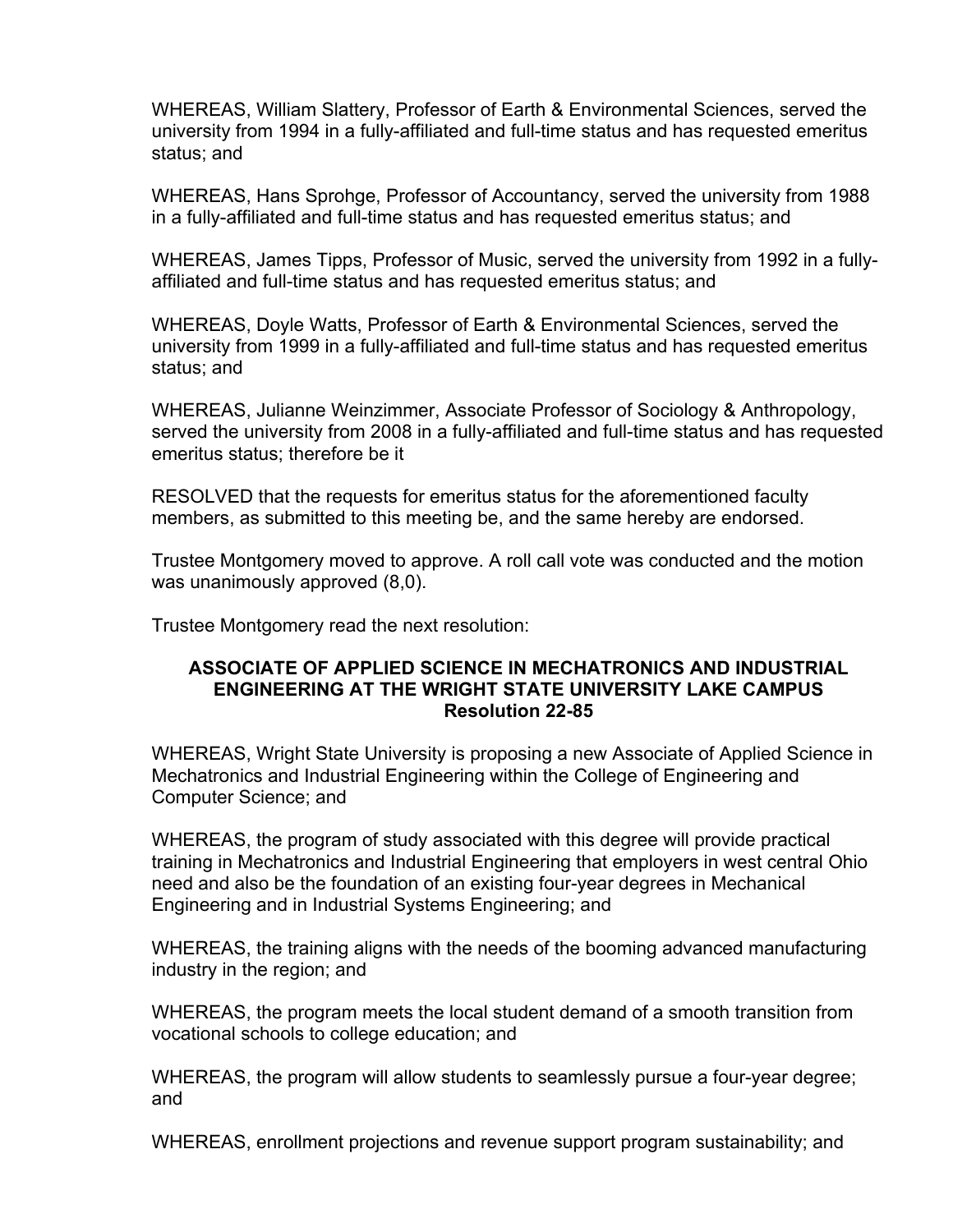WHEREAS, the program goals and objectives can be met through existing Wright State University courses; and

WHEREAS, demand exists for this program; and

WHEREAS, no comparable program in west-central Ohio exists; and

WHEREAS, cost of attendance at the Lake Campus and job placement constitute a significant competitive advantage relative to comparable programs elsewhere; and

WHEREAS, the program has been approved by the Faculty Senate and Interim Provost; therefore, be it

RESOLVED that the Associate of Applied Science in Mechatronics and Industrial Engineering as submitted to the meeting be, and the same hereby is endorsed.

Trustee Montgomery moved to approve. A roll call vote was conducted and the motion was unanimously approved (8,0).

Trustee Montgomery read the next resolution:

#### **ASSOCIATE OF APPLIED SCIENCE IN INFORMATION TECHNOLOGY AND CYBERSECURITY AT THE WRIGHT STATE UNIVERSITY LAKE CAMPUS Resolution 22-86**

WHEREAS, Wright State University is proposing a new Associate of Applied Science in Information Technology and Cybersecurity within the College of Engineering and Computer Science; and

WHEREAS, the program of study associated with this degree will provide practical training in Information Technology and Cybersecurity that employers in west central Ohio need and also be the foundation of an existing four-year degree in Information Technology/Cybersecurity; and

WHEREAS, the training aligns with the needs of the booming advanced manufacturing industry in the region; and

WHEREAS, the program meets the local student demand of a smooth transition from vocational schools to college education; and

WHEREAS, the program will allow students to seamlessly pursue a four-year degree; and

WHEREAS, enrollment projections and revenue support program sustainability; and

WHEREAS, the program goals and objectives can be met through existing Wright State University courses; and

WHEREAS, demand exists for this program; and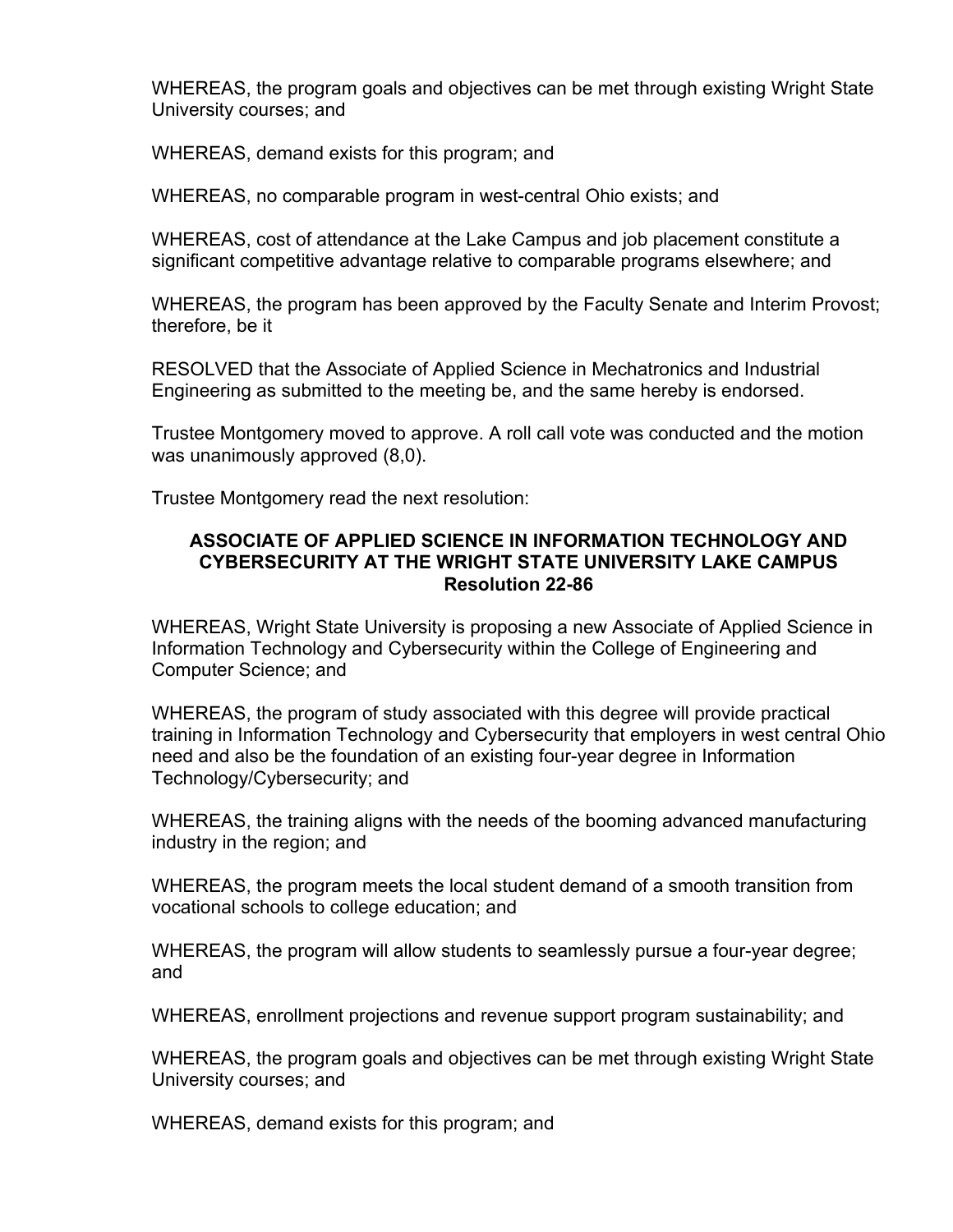WHEREAS, no comparable program in west-central Ohio exists; and

WHEREAS, cost of attendance at the Lake Campus and job placement constitute a significant competitive advantage relative to comparable programs elsewhere; and

WHEREAS, the program has been approved by the Faculty Senate and Interim Provost; therefore, be it

RESOLVED that the Associate of Applied Science in Information Technology and Cybersecurity as submitted to the meeting be, and the same hereby is endorsed.

Trustee Montgomery moved to approve. A roll call vote was conducted and the motion was unanimously approved (8,0).

Trustee Montgomery read the final resolution:

## **APPROVAL OF COLLEGE OF LIBERAL ARTS REORGANIZATION PLAN Resolution 22-93**

WHEREAS, the Board of Trustees, in support of the president's recommendation and with due regard for the professional judgement of the faculty as expressed through their chosen representatives, has the authority to establish and prescribe the principal functions of major academic divisions, colleges, centers, departments, and professional schools within the university; and

WHEREAS, such units are established, altered, or abolished only on vote of the Board of Trustees; and

WHEREAS, the President, Provost, and Faculty have expressed support for a reorganization of existing units, programs, and personnel within the College of Liberal Arts into a revised academic structure that promotes increased interdisciplinary interaction, research, and shared curriculum; and therefore be it

RESOLVED, that the recommended reorganization of the College of Liberal Arts is hereby endorsed; and further

RESOLVED, that the President or her delegate are authorized and directed to perform all other actions they seem reasonably necessary or desirable in order to effectuate the Board's directives herein.

Trustee Montgomery moved to approve. A roll call vote was conducted and the motion was unanimously approved (8,0).

With no further discussion, Chair Gunlock recognized Trustee Fecher to provide the report on the Finance, Audit, Governance, and Compliance Committee.

## **B. Finance, Audit, Governance, and Compliance Committee**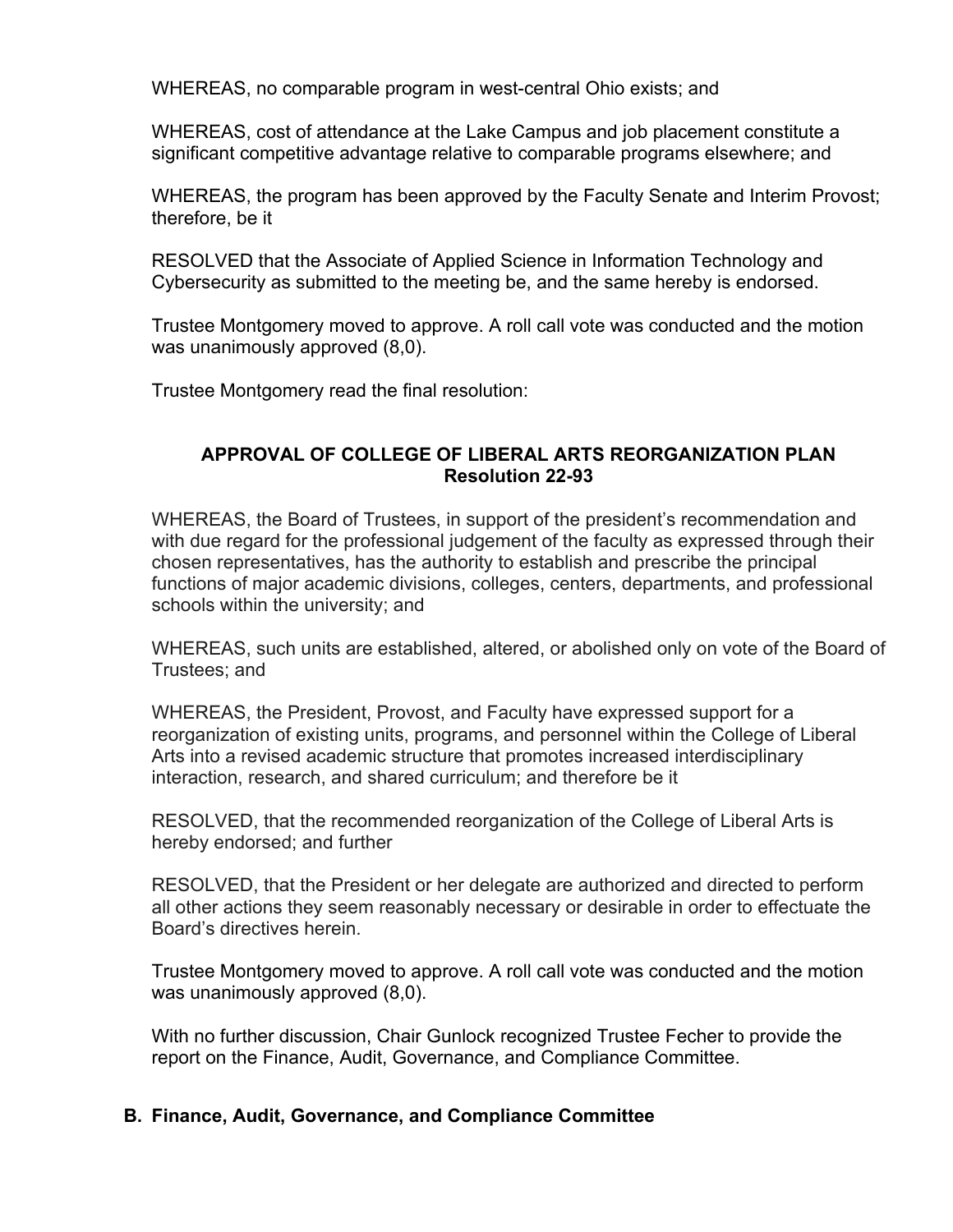Trustee Fecher summarized the business from the previous day.

He then read the following resolution:

## APPROVAL OF EXPENDITURES

## RESOLUTION 22-87

WHEREAS, in order for the university to conduct business on an on-going basis, and provide products and services in a timely manner, purchases must be made; and

WHEREAS, these expenditures may amount to greater than \$250,000 and less than \$500,000, requiring approval by the Finance, Audit, Governance, and Compliance Committee; and

WHEREAS, these expenditures may exceed \$500,000, requiring full Board of Trustees Approval; therefore be it

RESOLVED that authorization is granted for the accompanying contracts greater than \$250,000 and less than \$500,000 now before the Finance, Audit, Governance, and Compliance Committee of the Board of Trustees be, and hereby is approved; and be it

RESOLVED that authorization is granted for the accompanying contracts exceeding \$500,000 now before the Board of Trustees be, and hereby are approved.

Trustee Fecher moved to approve. A roll call vote was conducted and the motion was unanimously approved (8,0).

Trustee Fecher read the final resolution:

# **AUTHORIZING THE PRESIDENT TO CONTRACT FOR THE LONG-TERM LEASE OR SALE OF UNDEVELOPED PROPERTY TO CRAWFORD HOYING**

## **RESOLUTION 22-91**

WHEREAS, Crawford Hoying operates much of the residential student housing on the University's Dayton Campus; and

WHEREAS, The Board has already expressed its approval of Crawford Hoying's proposal to build an on-campus student amenity space on undeveloped land currently owned by the University; and

WHEREAS, Before beginning construction, Crawford Hoying requests assurance that its right to operate the facility will be incorporated into a management agreement which the parties will negotiate this summer, or alternatively, that if no agreement materializes, Crawford Hoying will have the right to lease or purchase the property once construction concludes; therefore be it

RESOLVED, The Board finds that that the property in question, lot number A02000200190000800, approximately 0.5 acres, is not in-use by the University, and is not required for the University's strategic plans; and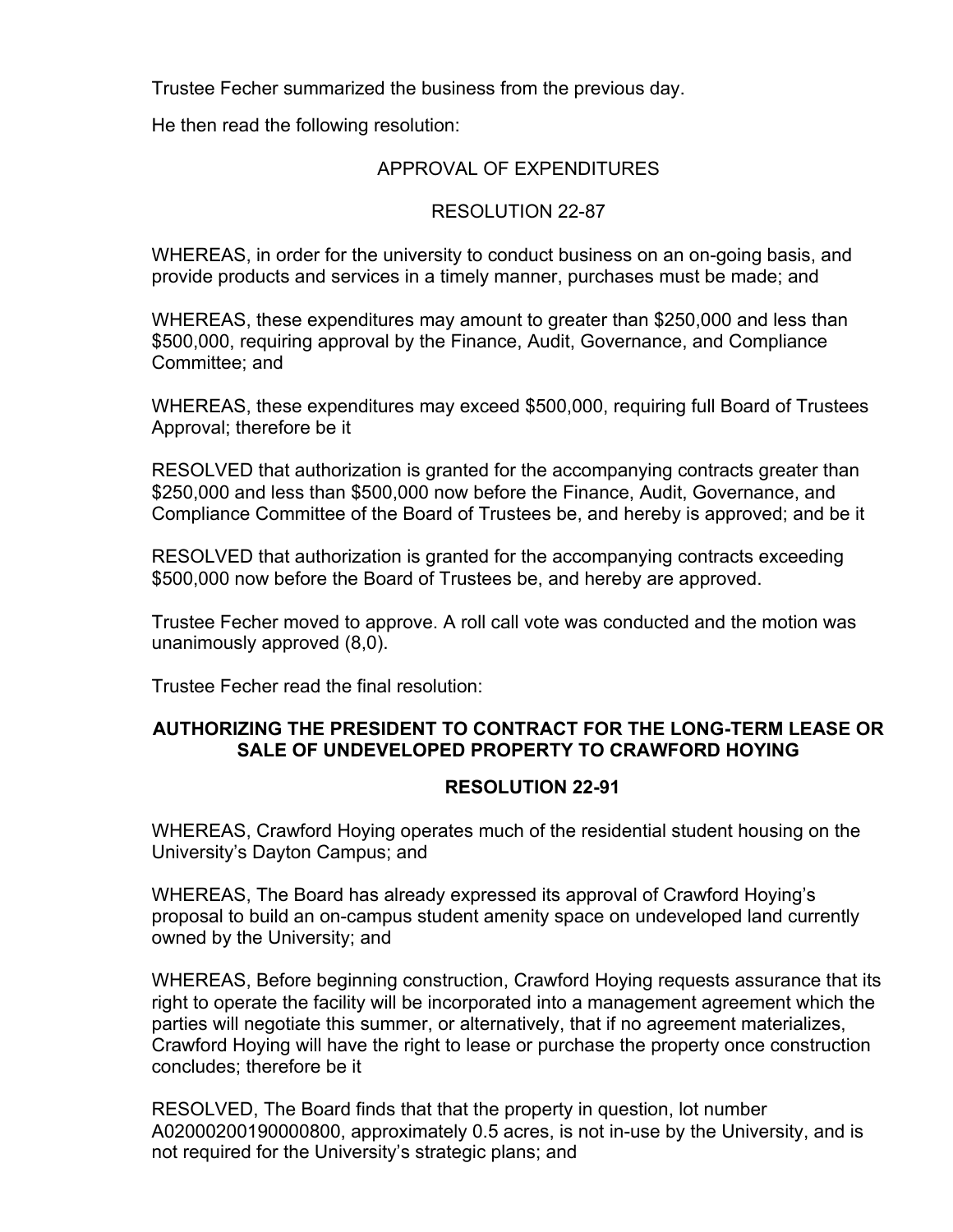RESOLVED, The Board finds that the President is in the best position to appraise the property, and negotiate commercially reasonable sale or lease terms with Crawford Hoying; and

RESOLVED, The President or her delegate are hereby authorized to obtain an appraisal of the property, and enter into a contract to sell or lease the property to Crawford Hoying, on terms she deems commercially reasonable, if the company and the University have not entered into a management agreement when construction on the site concludes; and

RESOLVED, The President shall notify the Board chair of the essential terms of the proposed contract for lease or sale prior to its execution; and

RESOLVED, The President or her delegate are authorized to take and perform all other acts she deems reasonably necessary or desirable to carry out the Board's directives in this Resolution.

Trustee Fecher moved to approve. A roll call vote was conducted and the motion was unanimously approved (8,0).

After Trustee Fecher's report, Trustee Pratt recognized the operational surplus for the fiscal year and commended the financial team. He encouraged WSU to continue to budget conservatively moving forward.

# **V. REPORT OF THE FACULTY PRESIDENT**

Dr. Brian Boyd, Faculty Senate President, shared that though they had seen an increase in COVID after the holidays, there is now a decrease and more normalcy with student attendance. An Ad Hoc Alignment committee is working on reviewing learning requirements for the WSU Core. They need to look at the Core and any barriers that may exist and determine how much WSU should align with OT36 and how much we should distinguish ourselves.

He shared that HB327 continues to gain traction and shared his thoughts that the bill would be disastrous. He used the example of the Red Line District that is currently on display on campus and how that would no longer be available due to its controversy. He expressed the importance of public universities discussing and highlighting history accurately.

Dr. Boyd encouraged board members to attend class or an event and told them to reach out if they needed help finding something of interest.

# **VI. REPORT OF THE STUDENT TRUSTEES**

Student Trustee, Rahul Shah, shared a variety of activities happening on campus for students. He also included videos of WSU's Open House and a video of the Business Scholarship event. He highlighted how both of these events are great ways to encourage potential students to attend WSU.

He then listed a variety of activities that current students could attend including: Pie a Greek, Women in STEMM, Blood Drive, Raiderathon, Arts Gala 2022, Jazz Band Concert,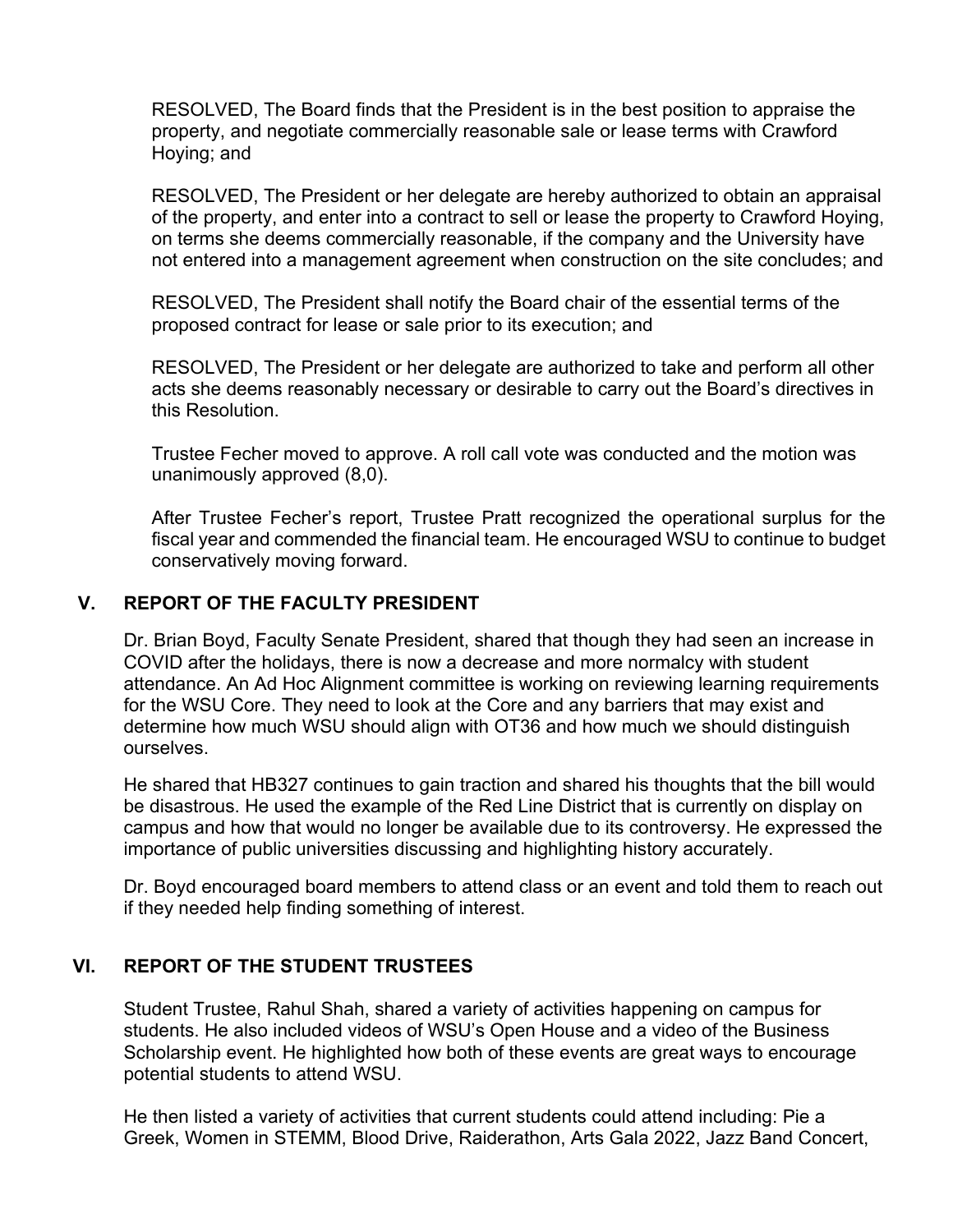Boonshoft School of Medicine Annual Award Ceremony.

He shared some ideas concerning changes to Academic Advising including, more concrete guidance from Academic Advisors, quicker responses to requirements for their degrees, and weekly designated open advising times.

Finally, he gave an update on the mentorship program and said they currently had more mentors volunteer then mentees sign up. Currently 7 pairs have been assigned.

## **VII. NEW BUSINESS**

Mr. Greg Sample shared that WSU exploring a partnership with Fairborn YMCA. This collaboration would provide additional resources for students and employees.

Mr. Sample read the following resolution:

#### **AUTHORIZING THE PRESIDENT TO EXPLORE POTENTIAL YMCA PARTNERSHIP**

#### **RESOLUTION 22-92**

**WHEREAS,** the YMCA of Greater Dayton and the City of Fairborn are considering whether to build a new YMCA facility near the University's Dayton Campus; and

**WHEREAS,** the proposed facility could provide students and the University community a valuable resource for health and wellness, and enrich the University's Dayton Campus; therefore be it

**RESOLVED** the following is hereby adopted as the Resolution of the Wright State University Board of Trustees:

First: The Board authorizes and directs the President or her delegates to explore a potential collaboration between YMCA of Greater Dayton and the City of Fairborn in regards to a new YMCA facility.

Second: The President or her delegates shall have authority to conduct due diligence regarding the project and the power to negotiate the terms of the University's support to the project, subject to the Board's final approval.

Third: The President, or her delegate, is hereby authorized and directed to take and perform all lawful actions she reasonably determines to be necessary, proper, and desirable to effectuate the Board's directives herein.

Trustee Montgomery moved to approve and Trustee Grunder seconded. A roll call vote was conducted and the motion was unanimously approved (8,0).

Chair Gunlock made the following announcements: